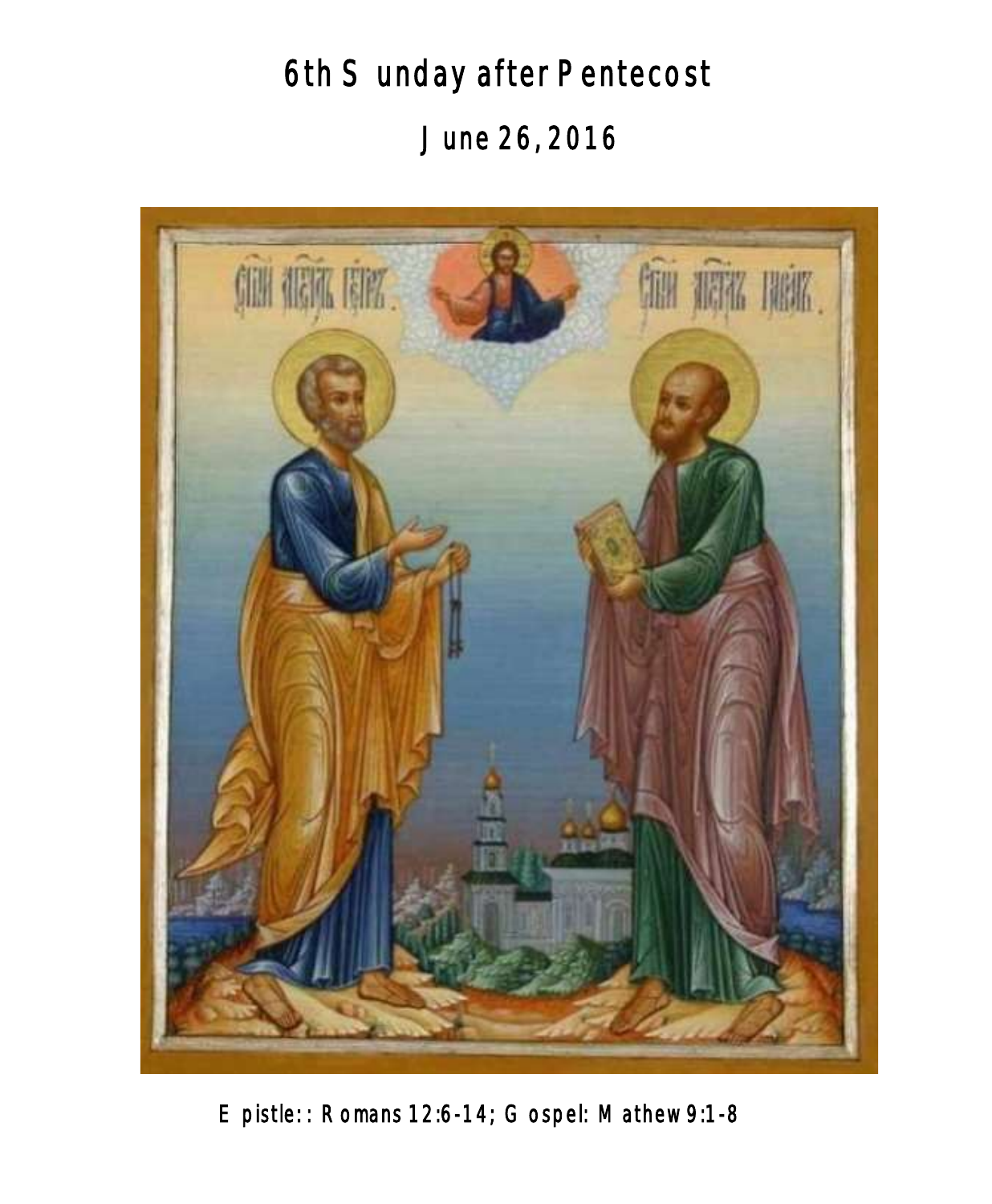



**Holy Protection of Mary Byzantine Catholic Eparchy of Phoenix Our Lady of Perpetual Help Byzantine Catholic Church Bishop: His Grace Gerald N. Dino**

**Father Artur Bubnevych, Pastor Rectory (505) 268-2877 abbaolph@gmail.com**

**Father Christopher Zugger (pastor emeritus) (505) 256-1787 Frchris.zugger@gmail.com www.frchriszugger.com** 

**1837 Alvarado Dr. NE Albuquerque, New Mexico 87110**

**Parish office: (505) 56-1539 Fax: (505) 256-1278 www.olphnm.org**

#### **SCHEDULE:**

SUNDAY: Rosary 8:30 am Festal Matins 9:00 am Divine Liturgy 10:00 am

Monday, Tuesday: Divine Liturgy 9:00 am

Wednesday: OLPH Devotions 5:30 pm Divine Liturgy 6:00 pm

Friday: Divine Liturgy 6:00 pm

Saturday: Great Vespers 5:00 pm Divine Liturgy 6:00 pm

#### **OFFICE HOURS:**

#### **Office is closed June 27 through June 30**

Monday—Friday 10:00 am—4:00 pm Thursday OFF

**THEOSIS:** 2nd & 4th Thursday pot luck dinner 6:00 pm Bible Study 7:00 pm

**Confession (Mystery of Reconciliation**): 9:15—10:00 am on Sundays, before or after weekday Liturgies, or by appointment with Father

**Mysteries of Baptism/Chrismation/Eucharist**: Must be arranged three months in advance. (Pre-Jordan requirement)

**Mystery of Crowning:**  Must be arranged six months in advance ( Pre-Cana requirement)

**Sick and Shut-Ins:** It is the family's responsibility to notify the parish office when a parishioner is in the hospital or confined to home because of sickness or old age. Father will bring the confined person the Holy Mysteries on a regular basis. It is recommended that one receive the Anointing of the Sick before any major surgery. Please don't let the priest be last to know that someone is ill!

**Eastern Christian Formation Program**: All grades meet every Sunday after Liturgy for 45 minutes (September through May)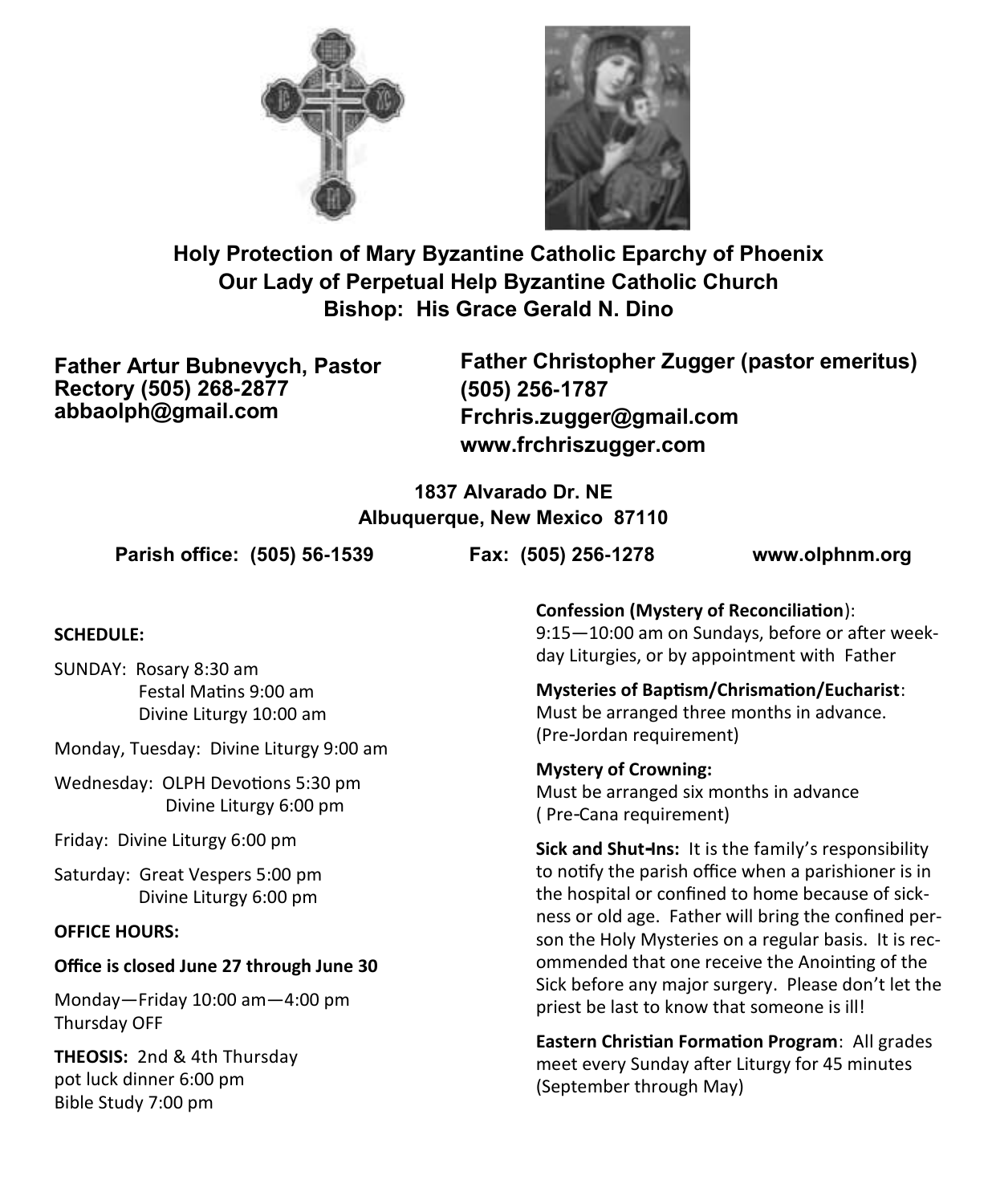**Welcome to our Church! If you are looking for a spiritual home, contact Father Artur or the office staff for more information. God bless you.**

| Today                                               | 8:30 am<br>$9:00 \text{ am}$<br>10:00 am<br>$5:00 - 8:00$ pm                                                              | Rosary<br><b>Matins/Confessions</b><br>Divine Liturgy or Parishioners, Benefactors &<br><b>Friends</b><br>Fr. Chris: Intention of Lorcan MacMurchadha<br>by wife Christy<br>Parish Family picnic at the Montgomery Park Pool       |  |
|-----------------------------------------------------|---------------------------------------------------------------------------------------------------------------------------|------------------------------------------------------------------------------------------------------------------------------------------------------------------------------------------------------------------------------------|--|
| June 27<br><b>Monday</b>                            | Sampson, Venerable; Bl. Nicholas Charnetsky & Others, Matyrs<br>Epistle: 1 Corinthians 5:9-6:11; Gospel: Matthew 13:54-58 |                                                                                                                                                                                                                                    |  |
|                                                     | $9:00$ am<br>$10:30$ am                                                                                                   | <b>Birthday Blessing on Mary Alice Cooper</b><br><b>Shut-ins Outreach</b>                                                                                                                                                          |  |
| June 28<br>Tuesday                                  | Translation of the Relics of Cyrus & John-Unmercenaries<br>Epistle: 1 Corinthians 6:20-7:12; Gospel: Matthew 14:1-13      |                                                                                                                                                                                                                                    |  |
|                                                     | 6:00 pm                                                                                                                   | Vesper Divine Liturgy with blessing of Litija<br>and Myrovanije/Blessing on Rose Riley and her fami-<br>ly by Pam Pettit<br>Fr. Chris: +Christopher Byrnes                                                                         |  |
| June 29<br>Wednesday                                | <b>Peter &amp; Paul Preeminent Apostles</b><br>Epistle: 2 Corinthians 11:21-12:9 Gospel: Matthew 16:13-19                 |                                                                                                                                                                                                                                    |  |
| <b>Holy Day of Obliga-</b><br>tion                  | $9:00$ am<br>5:30 pm                                                                                                      | Festive Divine Liturgy with Myrovanije /for Parish<br>Family, Benefactors & Friends<br><b>OLPH Devotions</b>                                                                                                                       |  |
| June 30<br>Thursday                                 | <b>Synaxis of the Twelve Apostles</b><br>Epistle: 1 Corinthians 4:9-16; Gospel: Mark 3:13-19                              |                                                                                                                                                                                                                                    |  |
| Father's Day Off                                    |                                                                                                                           |                                                                                                                                                                                                                                    |  |
| July 1<br><b>Friday</b>                             | <b>Cosmas and Damian Unmercenaries</b><br>Epistle: 1 Corinthians 7:35-8:7; Gospel: Matthew 15:29-31                       |                                                                                                                                                                                                                                    |  |
|                                                     | 6:00 pm                                                                                                                   | +Keenan Alan by Jilek Family<br>Fr. Chris: +Mirium H. Arnold by M/M Richard Jacobs                                                                                                                                                 |  |
| July 2<br><b>Saturday</b>                           | Deposition of the Robe of the Theotokos<br>Epistle: Hebrews 9:1-7; Gospel: Luke 10:38-42 & 11:27-28                       |                                                                                                                                                                                                                                    |  |
| July 3<br>Sunday                                    | <b>7th Sunday after Pentecost</b><br>Epistle: Romans 15:1-7; Gospel: Matthew 9:27-35                                      |                                                                                                                                                                                                                                    |  |
| <b>Canned Goods</b><br><b>Collection for Friars</b> | 5:00 pm<br>6:00 pm<br>8:30 am<br>$9:00$ am<br>10:00 am                                                                    | Great Vespers with Litija<br>+JoAnn & Gerald Cooper by Mary Alice Cooper<br>Rosary<br><b>Festive Matins/Confessions</b><br>Divine Liturgy for Parishioners, Benefactors& Friends<br>Fr. Chris: Intention of Dolores "Sis" Sullivan |  |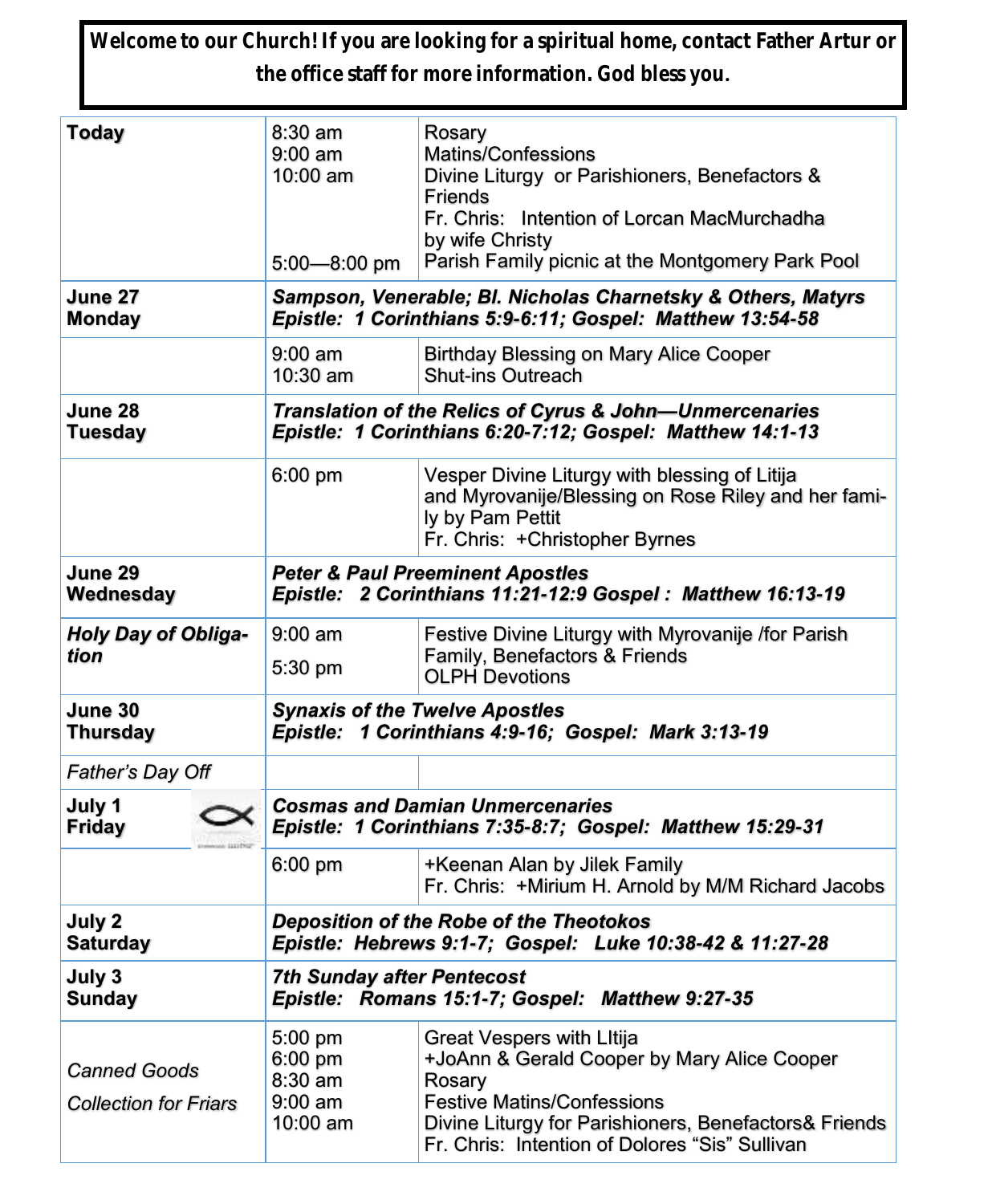Physician and Help of Those in sickness, Redeemer and Savior of the infirm; O Master and Lord of all, grant healing to your servants. Be clement, show mercy to those who have sinned much, and deliver them, O Christ, from their Iniquities, that they may glorify Your might divine

- Sharif Rabadi Stephen Horner Katrina Anderson Abraham Haddad Jenny Ford Robert Hasaka Threima Leech Priscilla Hughes Steve Jakymiw Lillian Murphy Marilyn Fore Demetrius Yackanich Sven & Barbara Svensson Jean Pesce Fr. Julian Gnall Henry Zugger John & Margie Disque Phillip Fall Laura Dominquez Olga Bodnar Frances Brannan John Deflice Joe & Mary Ann Kosty Jordan Smith Maggie Batsel Brent Bromberg
- William Frank Joseph Koetter Mary Nell Preisler Mike Harahuc Robert Zadel Nathan Barkocy Jack & Lorraine Hubbell Quintin Santmaria & Family Heather Mattax Larry Bennett Paola Terlaza Henry Burnette

Prayers in honor of and to the Blessed Virgin are a powerful weapon against sin, and for healing. If you recite the Rosary at home, please offer these intentions, and join us on Sunday at 8:30 am. Those who recite the Akathist to the Mother of God or the Rosary receive a partial indulgence when they do so in private, plenary indulgence when they do so as a group

#### **Intentions of the Rosary**

1st Decade: Help for persecuted Catholics, especially in communist and Islamic states 2nd Decade: Spiritual and physical growth of our parish and the Byzantine Catholic Church 3rd Decade: Increase in vocations to priesthood, diaconate, and consecrated life to serve the Byzantine Catholic Church

4th Decade: Repose of the souls who have no one praying for them

5th Decade: Healing of the sick in body, mind and soul



Vocation Icon Today: Sullivan Next Sunday: Sankel

## **Holy Father's Intentions for June**

**Universal: Human Solidarity** That the aged, marginalized, and those who have no one may fine—even within the huge cities of the world—opportunities for encounter and solidarity. **Evangelization: Seminarians and Novices** That seminarians and men and women entering religious life may have mentors who live the joy of the Gospel and prepare them wisely for their mission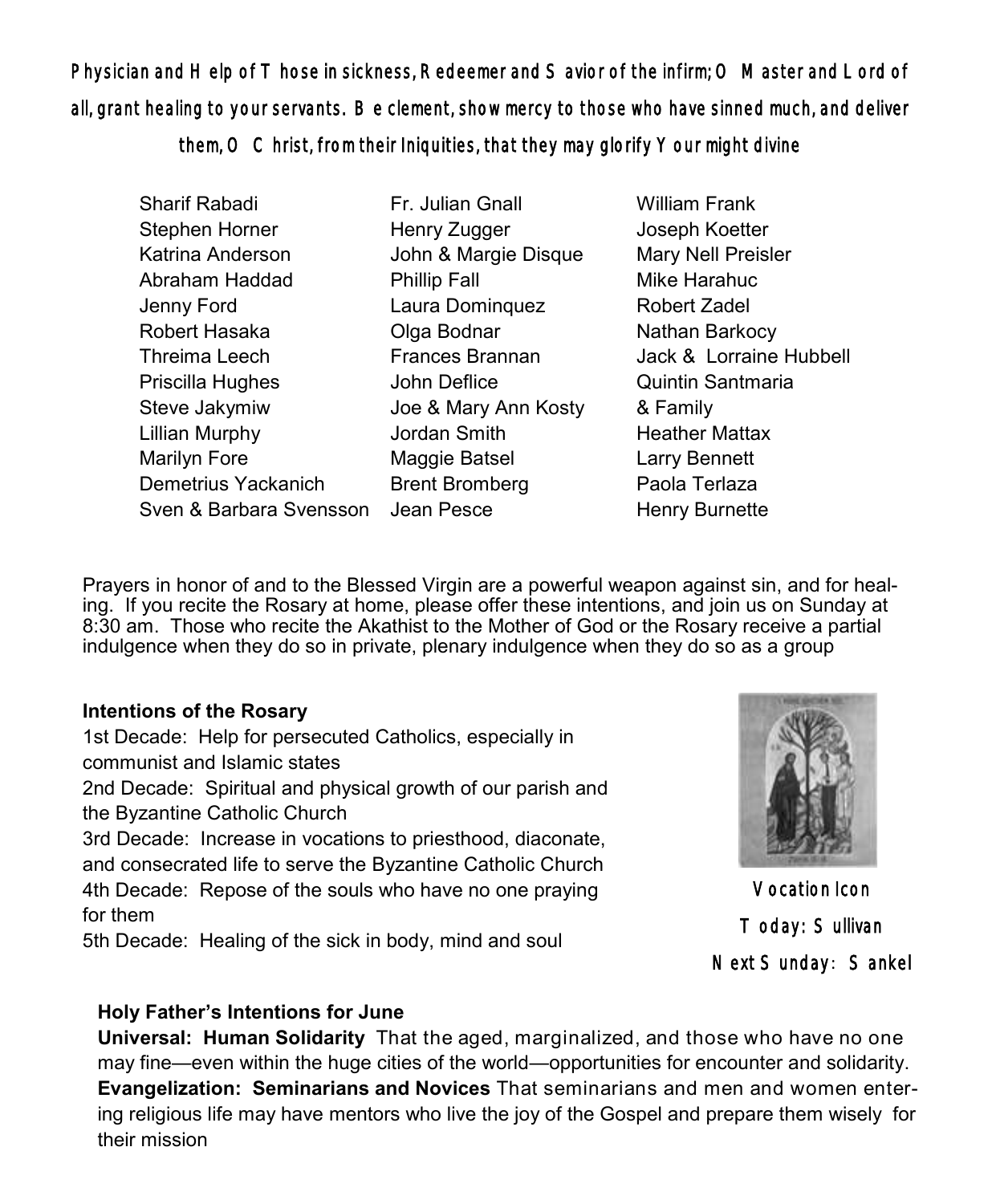### **MEN UNDER CONSTRUCTION 2016**

The 10th Annual Archdiocesan Men's Conference, Saturday August 13th This year a new location at the National Hispanic Cultural Center, 1701 4th Street SW, in Albuquerque

Speakers and topics: The Most Reverend Archbishop John C Wester "The year of Mercy" Deacon Alex Jones "Learning to Witness: How to Share Your Faith With Others" Mr. Patrick Madrid "Turn Away From Childish Things and Become the Man Christ Wants You to Be" Mr Chris Muglia "Mercy - Bringing Light and Life to the Culture of Death"

The Day includes motivational talks, men's fellowship, Mass, Benediction and the Sacrament of Reconciliation throughout the day.

Walk up registration and breakfast begins at 7am with main program 8am until 4:30pm. Men ages 18 and up (teen boys15 and up with an adult) may register. Registration costs are: early =  $$30$ , walk up = \$35 and group \$28. Scholarships are available. Breakfast and lunch are included in the registration fee.

More info and early registration online at [www.mucnm.com](http://www.mucnm.com) or call 505-831-3253. Also Lobby and Business Cards with info about the event are available on the greeting table at the Holy Water Font.

| <b>DATE</b> | <b>READER</b> | <b>TROJCA</b>                           | <b>GREETER</b>                   | <b>COUNTER</b> | <b>HOST</b> |
|-------------|---------------|-----------------------------------------|----------------------------------|----------------|-------------|
| July 3      |               | Michael Wells Lucy Abraham Dorothy Curl |                                  | Rafael Plut    | Open        |
|             |               |                                         | Melinda Fitzpatrick Dorothy Curl |                |             |

#### **Barbara's Hall Report:**

Thanks to our awesome group of Perpetual Helpers, who put on an awesome birthday social for Father Artur! There was lots of Mario's pizza, salad and homemade cupcakes. Everything was beautifully decorated in Father's favorite colors, orange and blue. Orange and blue everywhereplates, napkins, cups, tablecloths, and balloons. You name it, it was either orange or blue! I will make a Bronco fan out of you yet, Father! May God grant you many more years as our pastor!

#### **Friar's needs:**

55 gallon black garbage bags, men's undershirts, toothpaste, socks,f ull size aluminum steam table pans - available at Shamrock Foods, lids to aluminum pans available at Shamrock Foods, powdered drink mixes, hot sauce,clamshell to-go boxes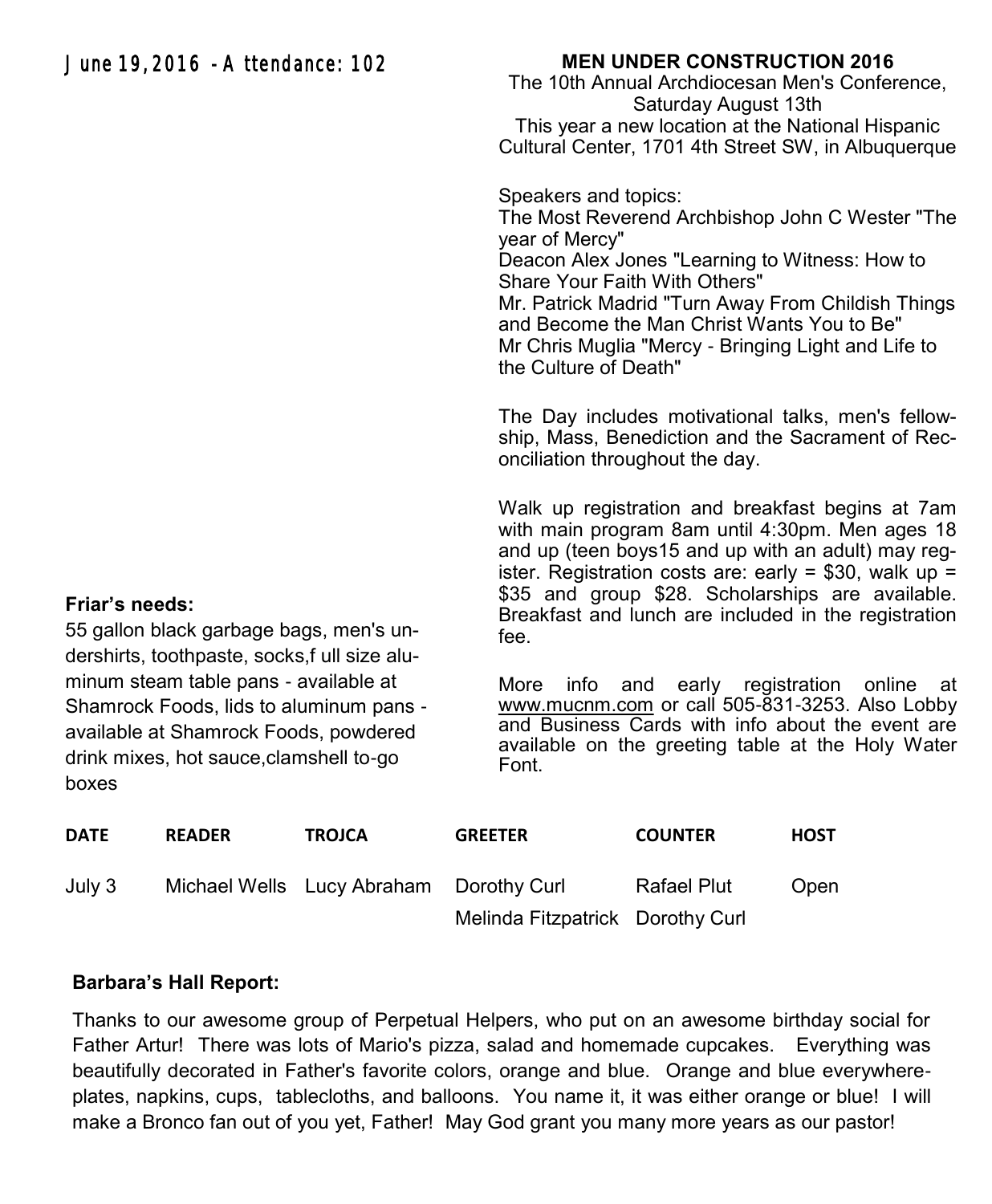| Wednesday July 20 | 11:00 am –Hierarchical Divine Liturgy and Enthronement of Bishop John Pa-<br>zak as the new Bishop of the Holy Protection of Mary Eparchy of Phoenix at<br>St Helen Roman Catholic Church in Peoria/Phoenix AZ |
|-------------------|----------------------------------------------------------------------------------------------------------------------------------------------------------------------------------------------------------------|
| Sunday, July 24   | Blessing of cars for the feast of the Holy Prophet Elijah after Divine Liturgy                                                                                                                                 |
| Thursday, July 28 | 10:30 am OASIS Class: The Recusants of the British Isles                                                                                                                                                       |

**Most Reverend John S. Pazak C.Ss.R** appointed Bishop of the Holy Protection of Mary Byzantine Catholic Eparchy in Phoenix. The Enthronement of Bishop John will take place on Wednesday, **July 20 at 11:00AM at St. Helen Roman Catholic Church 5510 W Cholla St, Glendale, AZ 85304 .** A luncheon will follow the enthronement service. May God grant many years and blessings to our new bishop!!!

#### **Women's Enrichment Weekend**

All Women are invited to help plan the Women's Enrichment Weekend coming this fall. We will meet in the church hall on Thursday, July 7th at 6:00 pm to laugh, eat and brainstorm. Bring your own dinner, or some food to share. Also come ready to share your ideas and suggestions as we begin to firm up our September 23-24th weekend schedule. See Pam Pettit or Cindy Loescher for more information.

#### **Pilgrimage to the Shrines of France**

Join Fr. Joseph Mary, CFR on a pilgrimage to the Shrines of France including: Lourdes, La Sallette, Lisieux, Paray-le-Monial,(the home of devotion to the Sacred Heart of Jesus), Rue de Bac, (where we received the Miraculous Medal). We'll also pay our respects to the sacrifices made on D-Day at the Normandy Beaches. October 24th – November 5, 13 days, \$3995, including airfare from Albuquerque. Call or email Susan: Susan@Select-Intl.com/800-842-4842 or Download the brochure: <http://bit.ly/1VIVPXW>

#### **Pilgrimage to Fatima Portugal**

Our "Special" 7 Day Pilgrimage to Fatima Portugal will be offered from 3 Airline Gateways of Newark NJ, New York JFK, and Boston, Mass. The price of \$1599.00 is the all inclusive price includes airfare, 4 star hotel, 2 meals per day, tour guide and securing air from your home city to one of the 3 gateways listed above. We will also be flying from Miami International but the pilgrimage will be one day longer and the all inclusive price will be \$1699.00.

The travel dates from Newark, JFK, and Boston will be Nov. 14-20, 2016 and the travel dates from Miami will be Nov. 14-21, 2016. Brochures and reservation forms are available at the Catholic Tour—call 1-877-627-4266 toll free, or simply e-mail jimadair@thecatholictour.com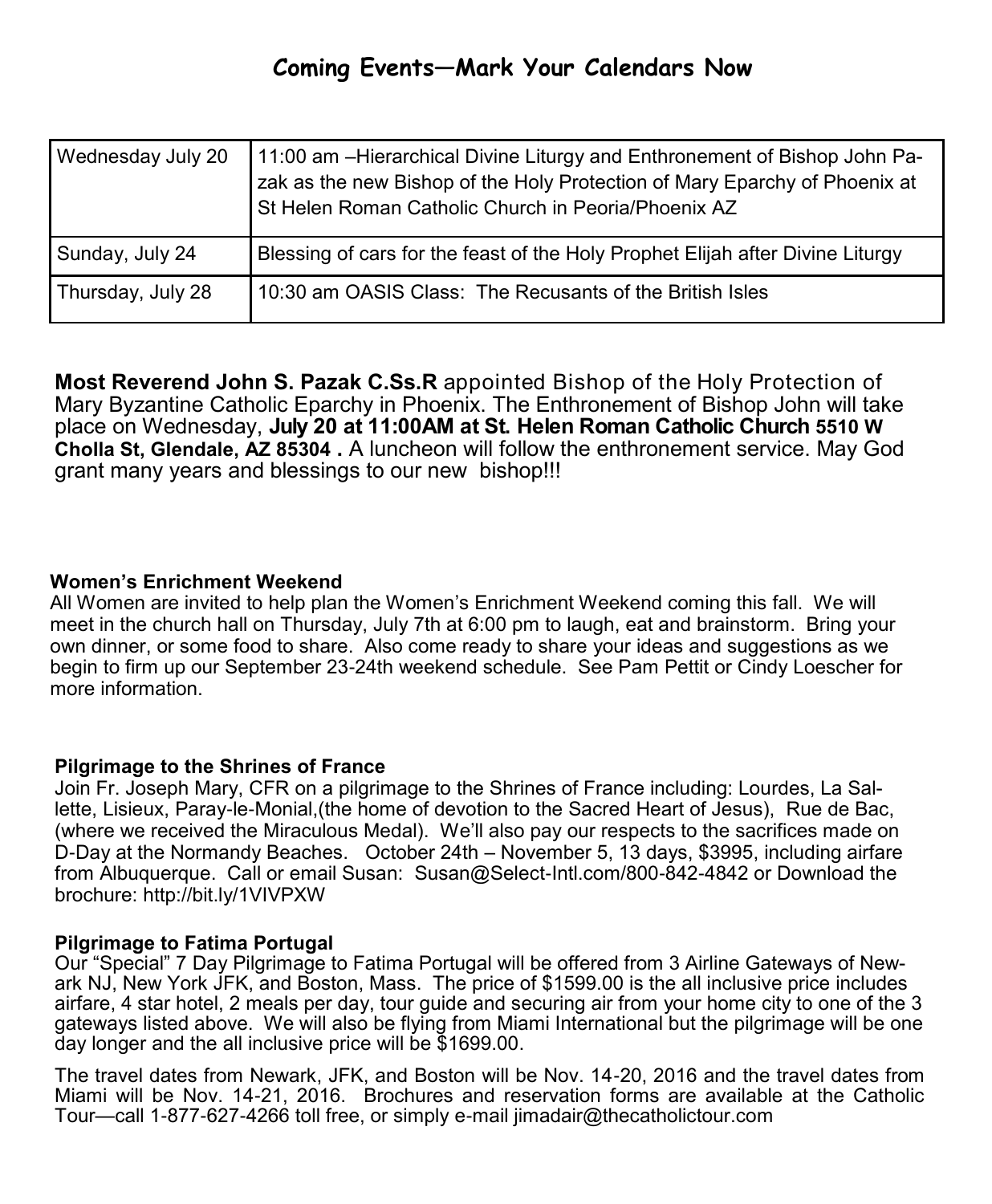## **Saints of the Week**

**June 27** is the feast of the Icon of Our Lady of Perpetual Help. It is also the feast of 25 Greek-Catholic Martyrs killed in the Soviet Union, and beatified in 2001 by St John Paul II. Several were Redemptorists, the Order entrusted with the original icon, and so the Latin Church put their feast on this day, as Blessed Nicholas Charnetsky, who had a great devotion to this Icon, and Companions.

**June 28** is the feast of the Translation of the Relics of Blessed Theodore Romzha. This is the day of his return to Uzhgorod, at the end of processions in Hungary and Slovakia. It is a day of huge celebrations there, with city-wide procession and church services. We have first and second class relics for your veneration.

**June 29** Our two saints are responsible for the preaching to the Gentiles (Paul) and approving that mission (Peter). Both went to Rome: Paul to preach to the emperor and imperial family, Peter to establish the foundation of the Church to the capital of what was then the heart of the known world. Peter and other apostles were opposed to the Gentile converts being baptized and hands laid on for the Holy Spirit unless they followed the Mosaic laws. Paul went to Jerusalem to plead his case. Peter was converted by a vision given to him by God which is followed by the baptism of the Roman centurion Cornelius and all his household (Acts, chapters  $9 - 11$ ), and announcing the change of his position at the first Apostolic Council (Acts 11). Peter's support was needed for the mission to continue, as he was already recognized as the leader. Thus many icons show the two embracing in reconciliation.

They were both martyred for the faith in 67 AD; tradition says it was on this day. Paul was beheaded because he was a Roman citizen; Peter was crucified, but upside down in response to his protest that he could not die in the same form as Christ had. We know that this feast was celebrated on this day from catacomb carvings dating to 258 AD. Peter was buried in the cemetery on Vatican hill, and Paul to what is now Saint Paul Outside the Walls basilica. Science has proven the two burial spots to be correct.

We are privileged to have two small relics of SS Peter and Paul, which Father Chris gives to the church every year for public veneration at the Liturgies of this Feast.

**June 30**, is the commemoration of Blessed Basil Velychkovsky, the bishop who restored the Greek Catholic hierarchy of the Ukrainian Church in the USSR. He was arrested and tortured numerous times. At the end, the KGB exposed him to radiation poisoning, and then let him emigrate. He is buried in Canada, at St. Joseph's Church in Winnipeg, where he died in 1973.

Since this shrine opened, there have been reports of many physical cures – even cancer. You can read about him and the shrine at <http://www.bvmartyrshrine.com/>One of the things he was arrested for was a city-wide procession of the icon Our Lady of Perpetual Help in 1940, shortly after the Communists had taken over; he also wrote a book about the icon. These two items were cited as "proof" of his alleged crimes, basically for defying communist rule.